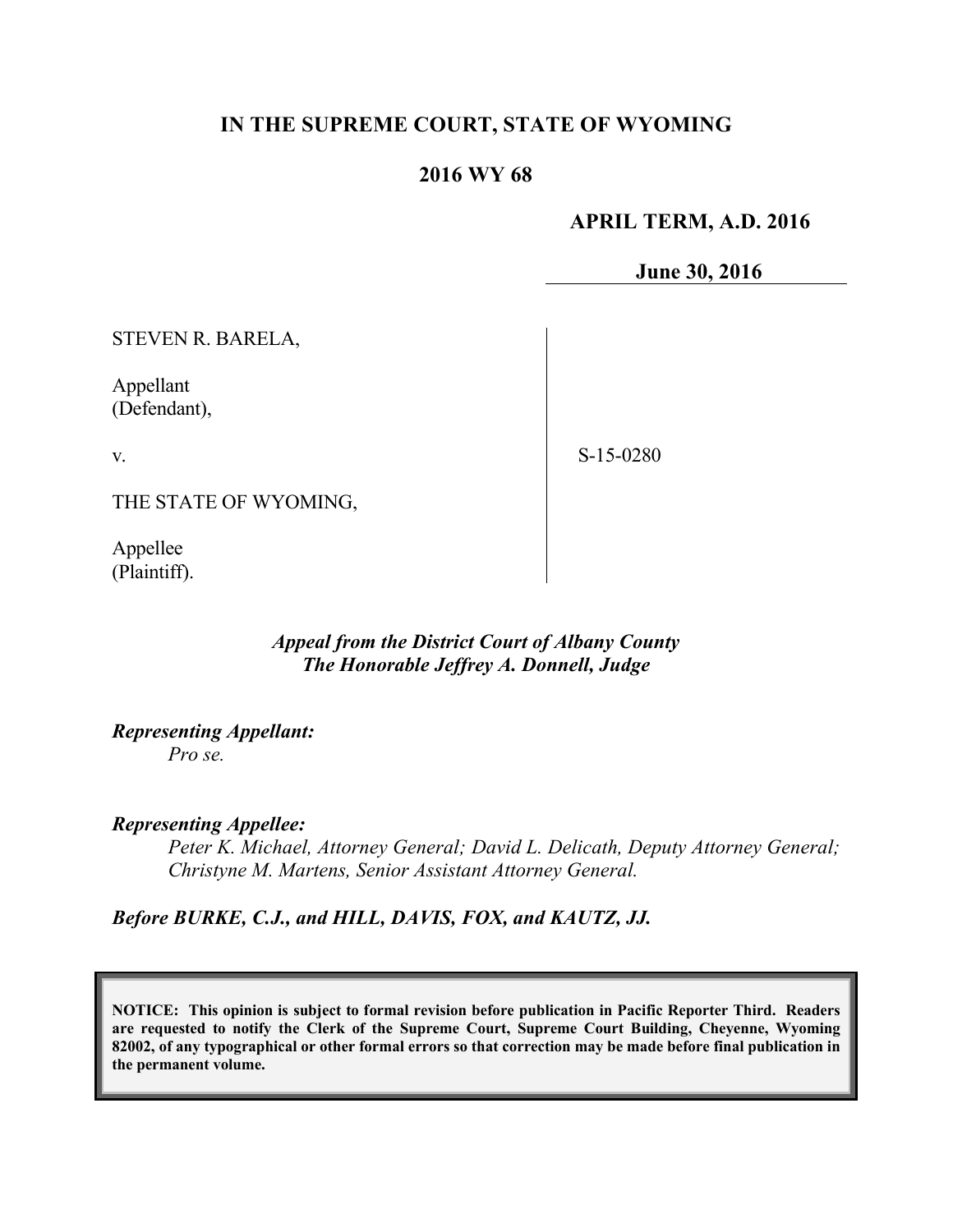### **BURKE, Chief Justice.**

[¶1] Appellant, Steven R. Barela, challenges the district court's denial of his motion to correct an illegal sentence under W.R.Cr.P. 35(a). We affirm.

#### *ISSUE*

[¶2] Appellant presents several issues, which we combine and restate as follows:

Did the district court err in denying Appellant's motion to correct an illegal sentence?

#### *FACTS*

[¶3] In 1995, Appellant pled guilty to second-degree murder for killing his wife. He did not pursue a direct appeal from his conviction. However, in April 1996, Appellant filed a petition for modification of his sentence based on a claim that the district court had not considered that he had experienced a serious head injury when he was an infant. The district court denied the petition. We affirmed that decision in *Barela v. State*, 936 P.2d 66 (Wyo. 1997). In 1999, Appellant filed a petition for post-conviction relief, claiming that: (1) his guilty plea was not supported by a proper factual basis; (2) his in-custody confession and consent to a search were involuntary; (3) the district court exceeded its authority in imposing restitution; and (4) his trial counsel was ineffective. The district court dismissed the petition, and we dismissed Appellant's subsequent appeal. In 2000, five years after his conviction, Appellant filed a motion to withdraw his guilty plea based on ineffective assistance of counsel. The district court denied the motion. We dismissed the appeal after concluding that the district court did not have jurisdiction to consider Appellant's motion because the time for taking a direct appeal from the court's judgment and sentence had expired. *Barela v. State*, 2002 WY 143, 55 P.3d 11 (Wyo. 2002).

[¶4] The present case was initiated in August 2015, when Appellant, acting *pro se*, filed a "Motion For: Writ of Habeas Corpus, Withdrawal of Plea, and/or Correction/Reduction of an Illegal Sentence." The district court denied the motion. With respect to Appellant's motion for writ of *habeas corpus*, the court concluded that Appellant's claims of error were not cognizable in a *habeas corpus* proceeding because he did not challenge the trial court's jurisdiction to convict and sentence him. With respect to the motion to correct illegal sentence, the court concluded that Appellant "gives no specific grounds for his contention that this sentence is illegal." The court noted that Appellant claimed that his sentence was illegal because the court failed to provide a firearms disqualification advisement at the time of sentencing, in 1995. However, because the advisement statute, Wyo. Stat. Ann. § 7-11-507, was not enacted until 2009, the court noted that it was inapplicable to Appellant's case. Finally, the court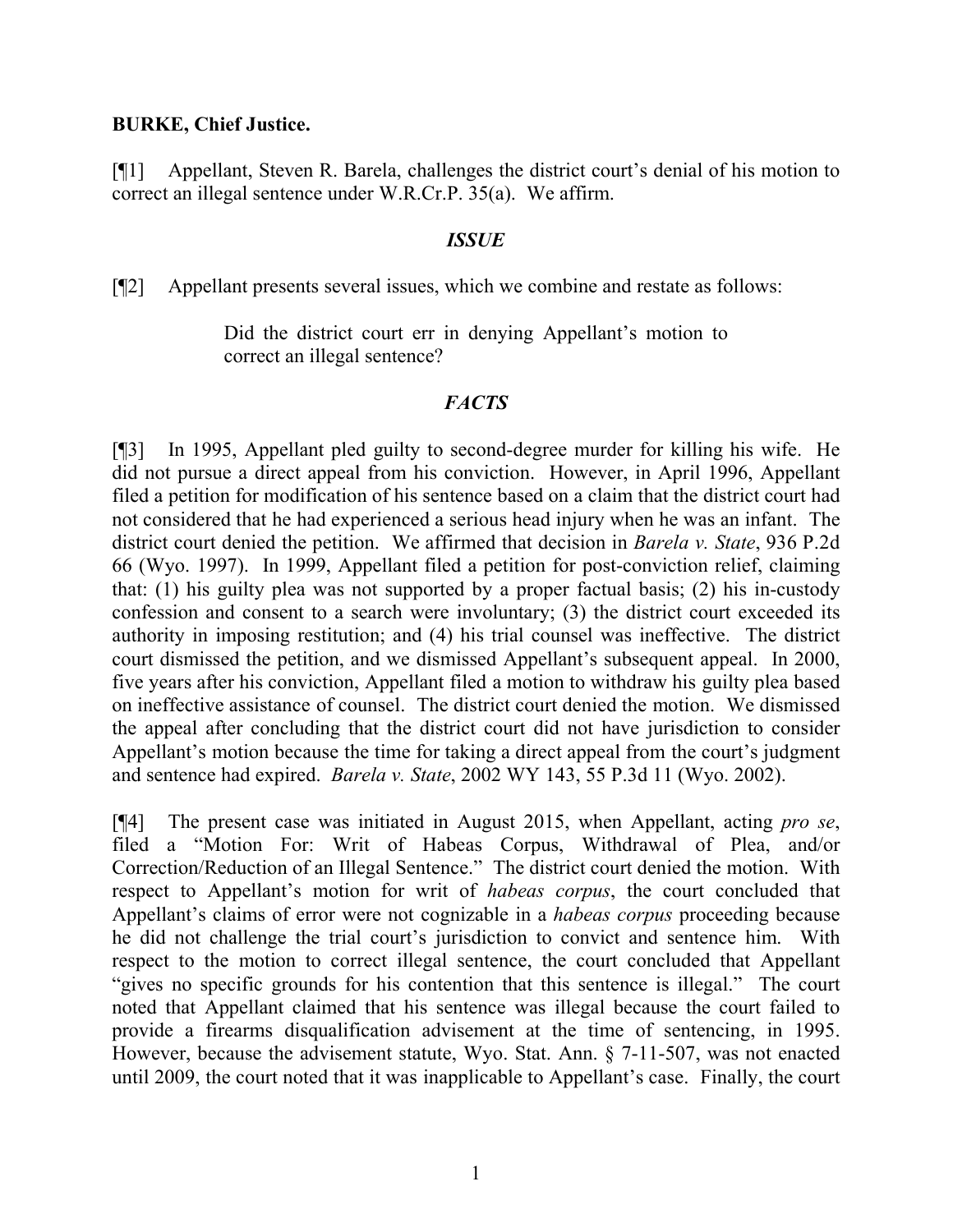concluded that Appellant's sentence of 28 years to life was permitted under Wyo. Stat. Ann. § 6-2-104. This appeal followed.

[¶5] In December 2015, Appellant filed a motion to proceed *in forma pauperis* in this appeal. We denied the motion due to the fact that Appellant was already proceeding *in forma pauperis* per the district court's order. Additionally, we clarified that the only matter properly before this Court was the denial of Appellant's motion to correct an illegal sentence:

> To the extent Appellant seeks habeas corpus relief, this appeal is improper. "It is the settled rule in this jurisdiction that there is no appeal from the disallowance of a writ of habeas corpus by a district court. The proper remedy is an application for such a writ to this court." *Foster v. Warden of Wyoming State Penitentiary*, 489 P.2d 1166, 1166 (Wyo. 1971). To the extent Appellant seeks to challenge the denial of his post-sentence motion to withdraw guilty plea, this Court is without jurisdiction to consider this matter. This Court made that clear in an earlier appeal involving Appellant:

> > In the instant case, appellant filed his Motion to Withdraw Guilty Plea over five years after the entry of his plea and over five years after his sentence was imposed. Pursuant to *Nixon* [*v. State*, 2002 WY 118, 51 P.3d 851 (Wyo. 2002)], appellant's criminal case became final for purposes of the motion to withdraw his guilty plea at the expiration of the time for taking a direct appeal from the district court's judgment and sentence. Accordingly, the district court was without jurisdiction to consider the motion to withdraw appellant's guilty plea and, because this Court has no greater jurisdiction than that of the district court in these matters, we dismiss this appeal for lack of subject matter jurisdiction.

*Barela v. State*, 2002 WY 143, ¶ 9, 55 P.3d 11, 13 (Wyo. 2002). Finally, Appellant's motion for sentence reduction is clearly untimely under W.R.Cr.P. 35(b). The only matter properly before the Court is the denial of Appellant's motion to correct illegal sentence under W.R.Cr.P. 35(a).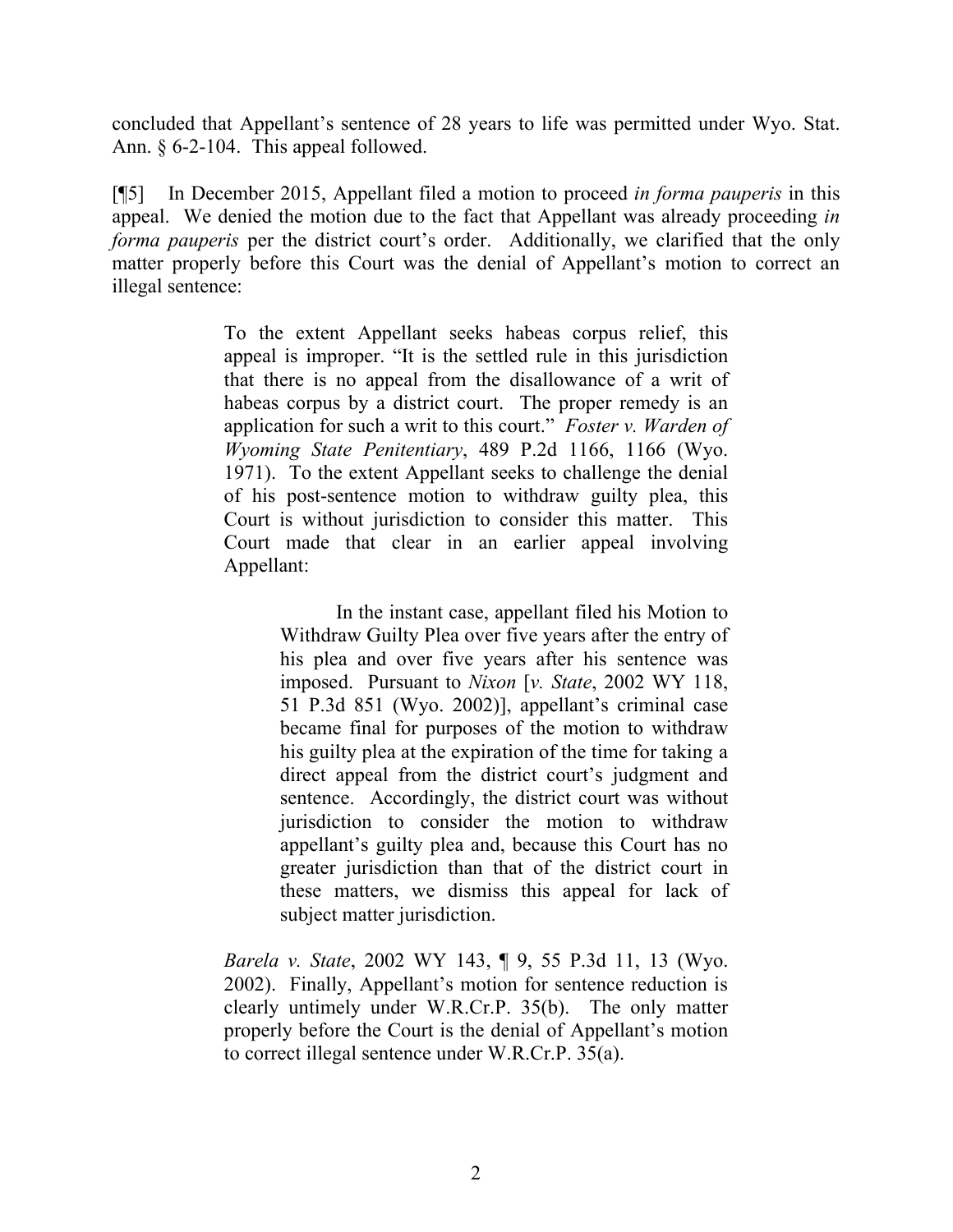#### *STANDARD OF REVIEW*

[¶6] We apply the following standard of review to claims that a criminal sentence is illegal:

> Sentencing decisions are normally within the discretion of the trial court. *Bitz v. State*, 2003 WY 140, ¶ 7, 78 P.3d 257, 259 (Wyo. 2003). "Such discretion is limited, however, inasmuch as a court may not enter an illegal sentence. A sentence is illegal if it violates the constitution or other law." *In re CT*, 2006 WY 101, ¶ 8, 140 P.3d 643, 646 (Wyo. 2006) (internal case citation omitted). Whether a sentence is illegal is a question of law, which we review *de novo*. *Manes v. State*, 2007 WY 6, ¶ 7, 150 P.3d 179, 181 (Wyo. 2007).

*Endris v. State*, 2010 WY 73, ¶ 13, 233 P.3d 578, 581 (Wyo. 2010) (quoting *Jackson v. State*, 2009 WY 82, ¶ 6, 209 P.3d 897, 898-99 (Wyo. 2009)).

#### *DISCUSSION*

[¶7] As indicated above, the only issue before us in this appeal is the denial of Appellant's motion to correct illegal sentence. Appellant presents several claims in support of his contention that his sentence is illegal. First, he asserts that he is serving an illegal sentence because the Department of Corrections requires inmates to pay for personal items such as clothing and medication. Second, he claims his sentence is illegal because he was assessed a \$50.00 surcharge for the Crime Victim's Compensation Fund under Wyo. Stat. Ann. § 1-40-119. Third, Appellant claims his sentence is illegal due to repeal of the Wyoming Work Release Act, Wyo. Stat. Ann. § 7-16-301, in 2014. He contends the repeal violates the prohibition against enactment of *ex post facto* laws. Fourth, he claims his sentence is illegal because the Attorney General and the Department of Corrections determined that he was serving a "life" sentence and, consequently, concluded that he was ineligible for placement in an adult community corrections facility pursuant to Wyo. Stat. Ann.  $\S$  7-18-102(a)(iii)(C). Appellant contends that the Board of Parole has no intention of ever paroling him. Fifth, Appellant claims his sentence is illegal because he was not advised of his right to appeal at the time of sentencing.<sup>1</sup>

 $\overline{a}$ 

<sup>&</sup>lt;sup>1</sup> Appellant does not claim, as he did in his motion to the district court, that his sentence is illegal due to the sentencing court's failure to provide a firearms disqualification advisement. We have held that claims relating to the failure to give the firearms disqualification advisement required by Wyo. Stat. Ann. § 7-11- 507 are not appropriate in a motion to correct an illegal sentence because the statute concerns a judgment of conviction and not a sentence. *Lunden v. State*, 2013 WY 35, ¶ 11, 297 P.3d 121, 124 (Wyo. 2013).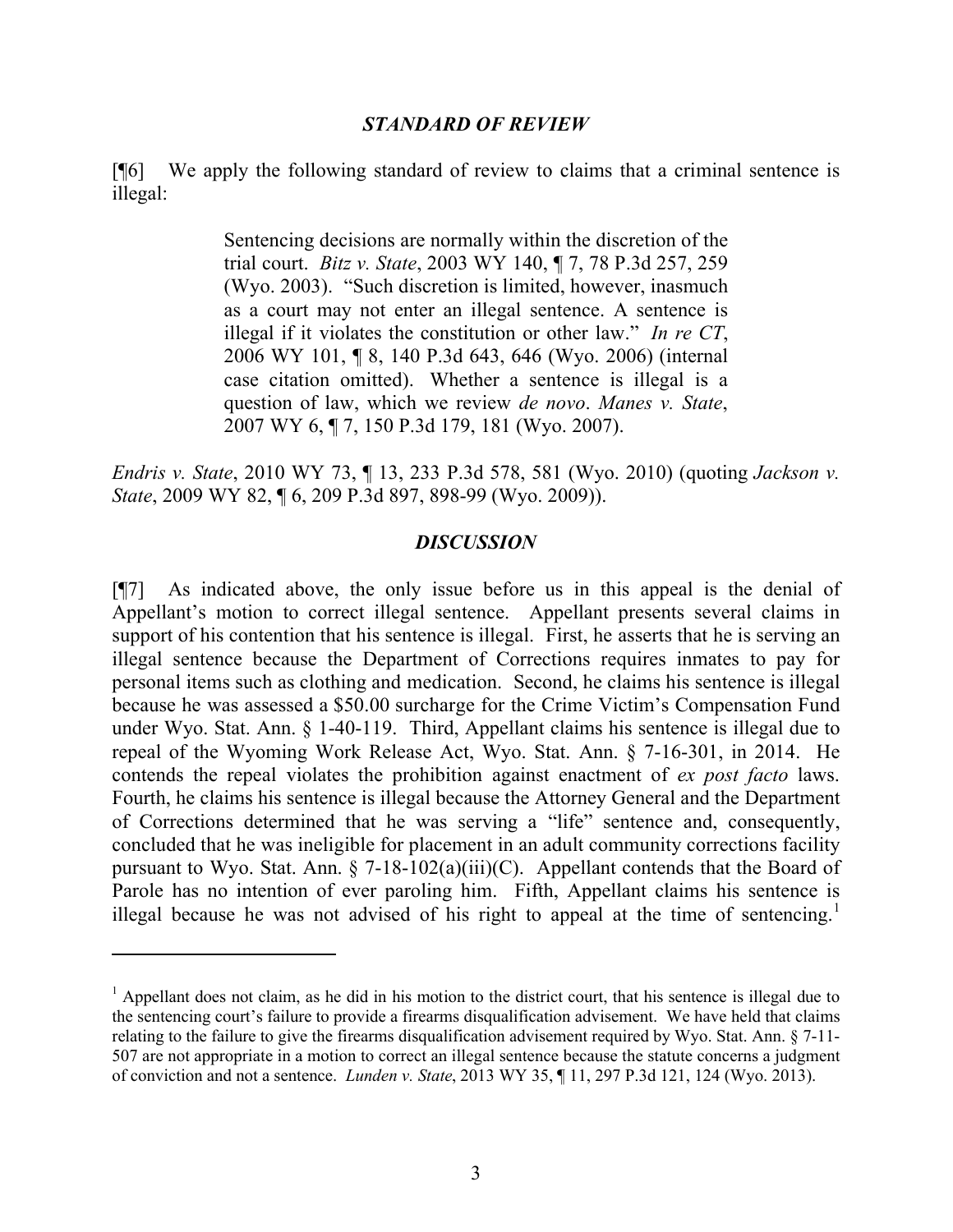Finally, Appellant contends he was improperly denied counsel in the proceedings before the district court.

[¶8] An illegal sentence is defined as "'one which exceeds statutory limits, imposes multiple terms of imprisonment for the same offense, or otherwise violates constitutions or the law.'" *Hagen v. State*, 2014 WY 141, ¶ 10, 336 P.3d 1219, 1222 (Wyo. 2014) (quoting *Gee v. State*, 2014 WY 9, ¶ 7, 317 P.3d 581, 583 (Wyo. 2014)). None of the claims made by Appellant is properly pursued in a motion to correct an illegal sentence. We recently addressed claims similar to Appellant's in *Pfeil v. State*, 2014 WY 137, 336 P.3d 1206 (Wyo. 2014). In that case, the appellant contended his sentence was illegal under Rule 35(a) because of the manner it was being administered by the Department of Corrections and the Board of Parole. In particular, the appellant faulted the BOP for denying his requests for good time credit, parole, and a recommendation to the governor that he be given a commutation. He also attempted to challenge the DOC's garnishment of his prison account to pay fines and costs and for implementing policies requiring inmates to pay for various personal items. We concluded the appellant's claims were not properly brought in a motion to correct illegal sentence:

> None of Mr. Pfeil's complaints pertain to the validity of the underlying sentence. Instead, he bootstraps his complaints over how his sentence is being administered into an argument that the BOP and DOC have effectively altered his sentence to the extent it is now illegal. Rule 35 addresses only sentences which are illegal in fact, not sentences which inmates claim are being executed illegally by the State. *See, e.g.*, *Gould v. State*, 2006 WY 157, ¶ 25, 151 P.3d 261, 268 (Wyo. 2006). It does not, therefore, provide an avenue to Mr. Pfeil for relief from the BOP's and DOC's actions.

> . . . As we pointed out in *Gould*, ¶ 26, 151 P.3d at 268, there are other legal means for challenging a State's actions in administering a sentence. The DOC has a grievance procedure for inmates to contest decisions made by prison personnel, and the record demonstrates that Mr. Pfeil is aware of the process and has availed himself of it. In addition, if he believes the DOC or BOP rules or regulations are improper or are not being followed, there are other ways to challenge those actions. In some cases, a civil rights action under 42 U.S.C. § 1983 or a petition for writ of habeas corpus may be available*. See id.,* citing *Olim v. Wakinekona*, 461 U.S. 238, 103 S.Ct. 1741, 75 L.Ed.2d 813 (1983) (§ 1983 action); *Shields v. Beto*, 370 F.2d 1003 (5th Cir. 1967) and *Thompson*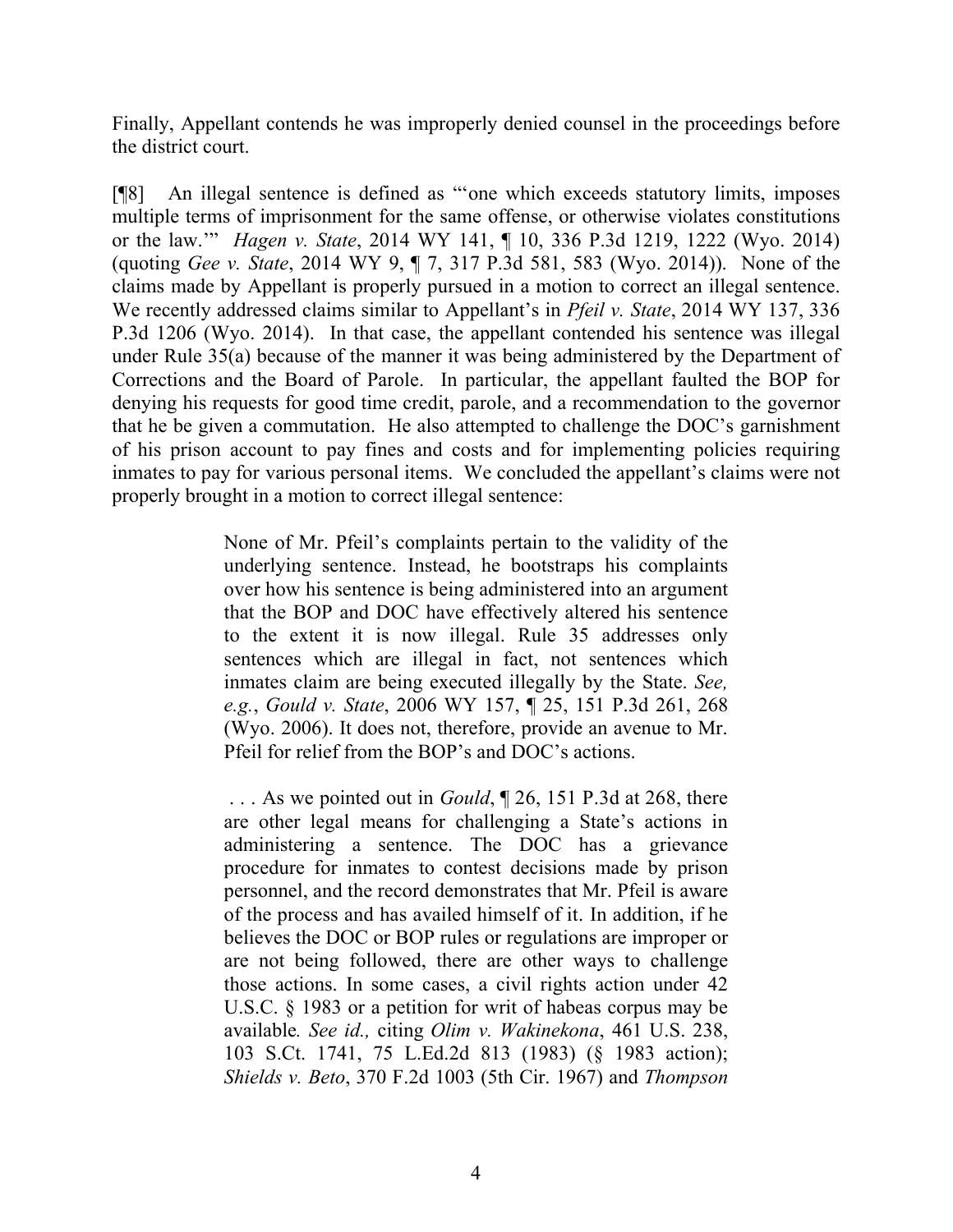*v. Bannan*, 298 F.2d 611 (6th Cir. 1962) (habeas corpus petitions). A declaratory judgment action may also be available to challenge the DOC and/or BOP policies and procedures. *See*, *e.g.*, *Merchant v. State of Wyo., Dep't of Corrections*, 2007 WY 159, 168 P.3d 856 (Wyo. 2007) (independent civil action against the DOC and BOP for failure to award special good time credit); *Cosco v. Lampert*, 2010 WY 52, 229 P.3d 962 (Wyo. 2010) (independent civil action against DOC for wrongful deprivation of personal property under the prison's regulations).

*Pfeil*, ¶¶ 24-25, 336 P.3d at 1213-14.

[¶9] In the present case, Appellant's first and second claims are identical to the claims that we determined, in *Pfeil*, were not properly asserted in a motion to correct illegal sentence. Appellant's claims pertain to how his sentence has been administered by the Department of Corrections and the Board of Parole rather than the legality of his underlying sentence. Accordingly, Rule 35 does not provide an avenue of relief for Appellant.

[¶10] With respect to his third claim of error, Appellant presents no cogent argument or authority in support of his contention that repeal of the Wyoming Work Release Act violates protections against *ex post facto* laws. His third and fourth claims, relating to his inability to participate in a work release or community corrections program, also challenge the manner in which his sentence is being executed. They do not present a challenge to the underlying sentence.

[¶11] Appellant's fifth claim of error fails for the same reason. Appellant's claim that the district court failed to advise him of his right to appeal pursuant to W.R.Cr.P. 32 is not properly asserted in a motion to correct an illegal sentence.<sup>2</sup> As the United States Supreme Court has held, in a case where the defendant claimed his sentence was illegal due to the trial court's failure to ask the defendant at sentencing if he wished to make a statement on his behalf, the "narrow function" of a motion to correct an illegal sentence "is to permit correction at any time of an illegal *sentence*, not to re-examine errors occurring at the trial or other proceedings prior to the imposition of sentence." *Hill v. United States*, 368 U.S. 424, 430, 82 S.Ct. 468, 472, 7 L.Ed.2d 417 (1962) (emphasis in original). We find no error in the district court's decision to deny Appellant's motion to

<sup>&</sup>lt;sup>2</sup> At the time of Appellant's sentencing, W.R.Cr.P. 32 did not require the court to advise a defendant who had entered a guilty plea of the right to an appeal. That requirement was added when the Rule was amended in 2014.